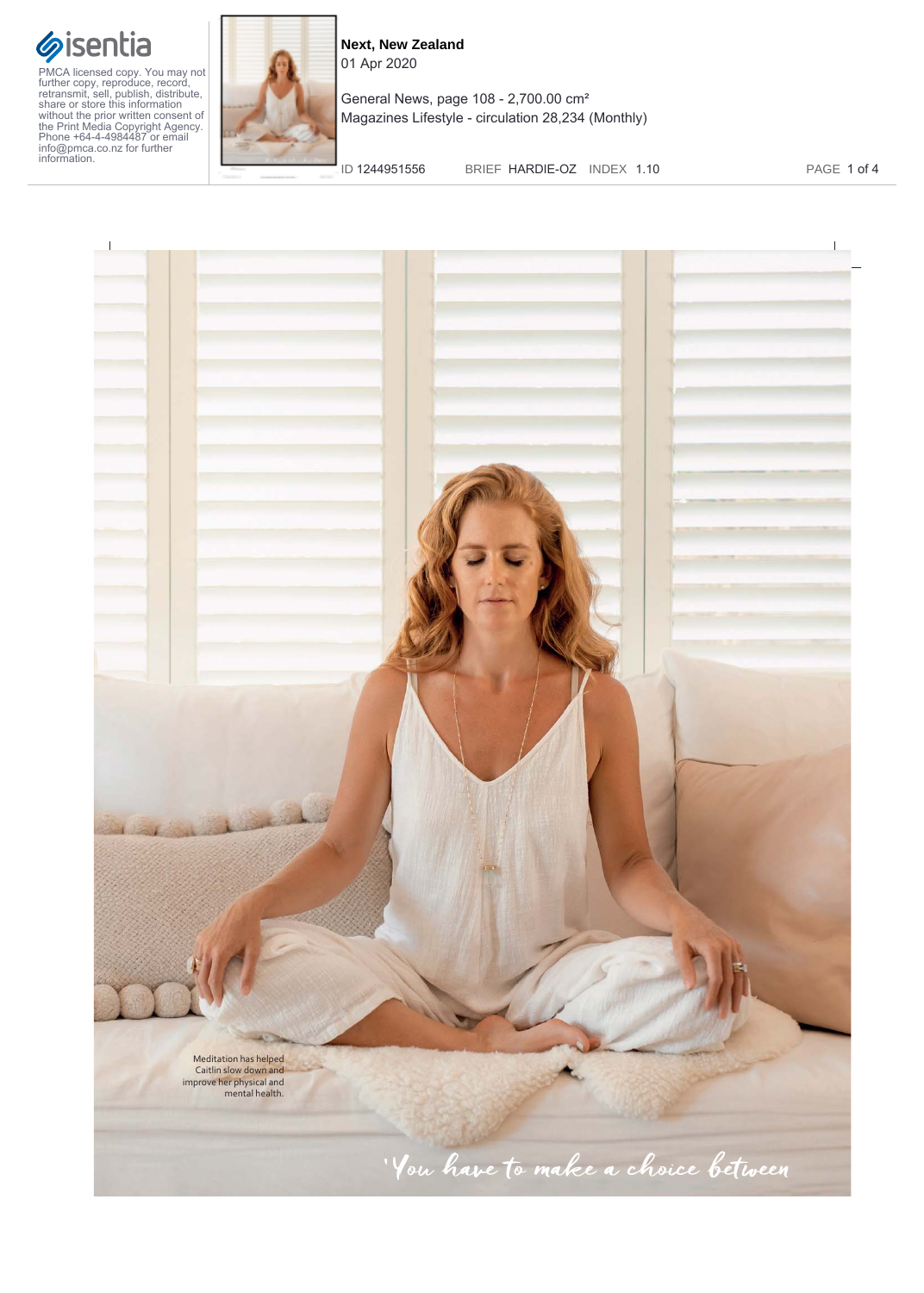

PMCA licensed copy. You may not further copy, reproduce, record, retransmit, sell, publish, distribute, share or store this information without the prior written consent of the Print Media Copyright Agency. Phone +64-4-4984487 or email info@pmca.co.nz for further information.



**Next, New Zealand** 01 Apr 2020

General News, page 108 - 2,700.00 cm² Magazines Lifestyle - circulation 28,234 (Monthly)

ID 1244951556 BRIEF HARDIE-OZ INDEX 1.10 PAGE 2 of 4

WELLBEING

# EXHALE **WAITING TO**

*Caitlin Cady always liked being in control, so the thought of meditating scared her. But once she sat down and let her thoughts leave her mind, it proved to be incredibly important to her health. She shares her journey*

The many of us, Caitlin Cady tried and fell off the meditation wagon several times before it clicked for her, but she says that once it did, it was utterly and profoundly life changing. In this edited extract from her new and fell off the meditation wagon several times before it clicked for her, but she says that once it did, it was utterly and profoundly life book *Heavily Meditated*, she shares how she learned to let go, what it's done for her, and easy techniques to make it part of your own daily routine.

# **KEEPING CONTROL**

Terrified of meditating? I know, sounds ridiculous. Like being afraid of a kitten. But on a fundamental, subconscious level, I was absolutely petrified of taking my foot off the gas and loosening my grip on the steering wheel. I was afraid that if I let my guard down, my life would fall to pieces.

I was quite sure that if I slowed my roll, even for a moment, I'd lose my job, my friends and my boyfriend in quick succession. I'd balloon up to 200kg and spend my days lolling about in a muumuu (and not a cute retro one, either). Without a job you can forget paying rent, much less a mortgage, so I'd probably have to live in a cardboard box. I'd never reach my full potential. Meditation symbolised relaxing and letting go. And therefore, meditation symbolised a loss of control and all the terrifyingly bad things that would come with that. Without all that doing and achieving, who would I be? That was a scary thought. So my mind threw up a million and one reasons why I couldn't and shouldn't meditate. The resistance was strong.

# **PARTING WITH PERFECTION**

But here's the thing about resistance: it tells you that it's keeping you safe, but it's really keeping you small. Resistance stands in the way of your growth, your expansion, the actualisation of your full potential. And ultimately, you have to make a choice between believing the resistance or breaking through it and stepping into your potential.

I didn't want to be sick and stressed for the rest of my life. So I chose my potential...

And it worked. Meditating helped me slow my roll and calm down. And that opened the space for my body and mind to realign and get back on track. I said sayonara to the spin-cycles of stress and anxiety. I parted ways with perfectionism and that persistent, paralysing fear of failure. My nervous system found a way to reboot, and my immune system reset itself. Want some concrete evidence? There's not a trace of the Lyme disease I used to suffer from in my blood now.  $\gg$ 

believing the resistance or breaking through it'

Edited extract from *Heavily Meditated*  by Caitlin Cady (Hardie Grant Books, **\$30**) Available where all good books are sold.

heavily meditated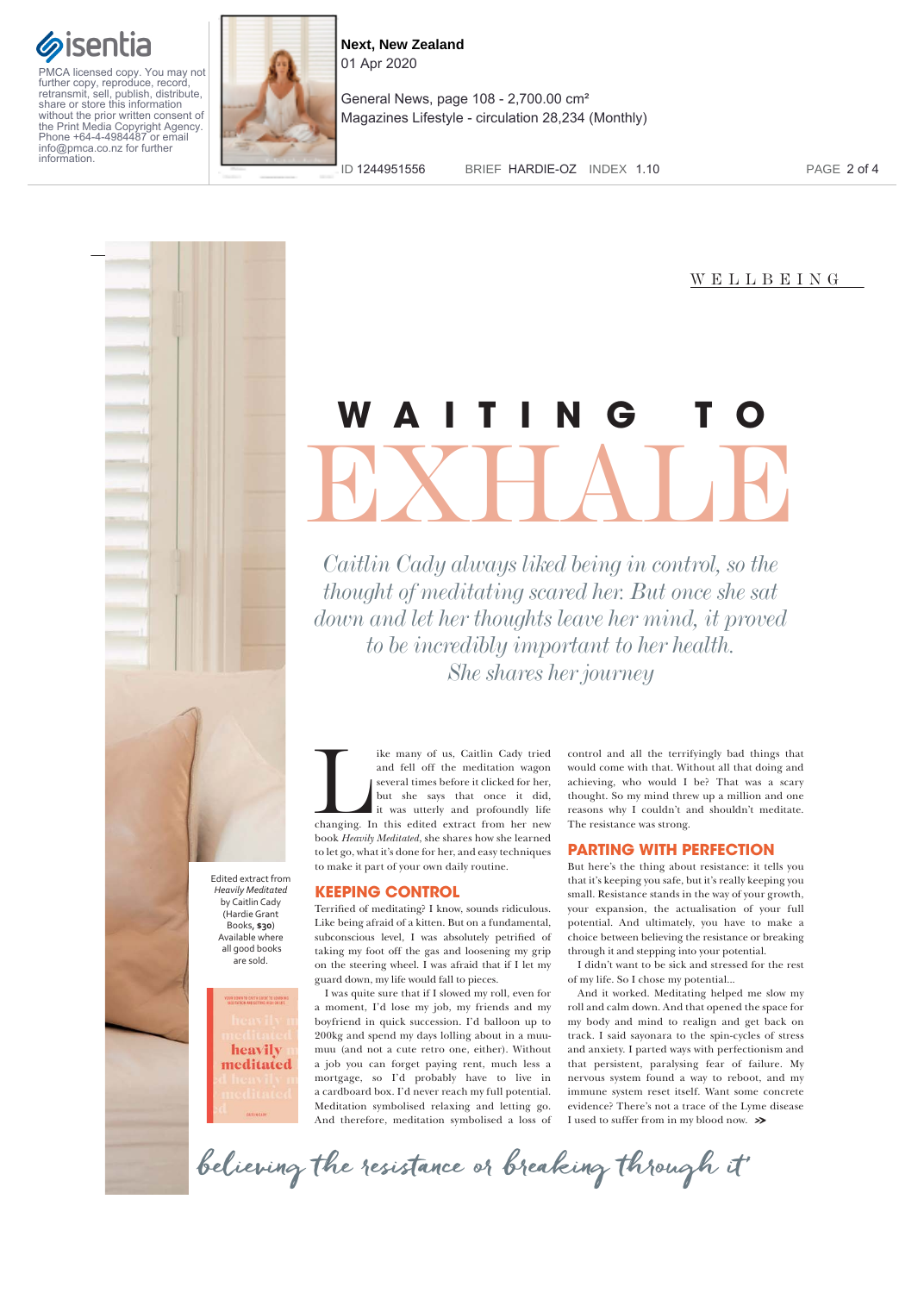

PMCA licensed copy. You may not further copy, reproduce, record, retransmit, sell, publish, distribute, share or store this information without the prior written consent of the Print Media Copyright Agency. Phone +64-4-4984487 or email info@pmca.co.nz for further information.



**Next, New Zealand** 01 Apr 2020

General News, page 108 - 2,700.00 cm² Magazines Lifestyle - circulation 28,234 (Monthly)

ID 1244951556 BRIEF HARDIE-OZ INDEX 1.10 PAGE 3 of 4

'Meditation has become a tool for exploring



# **MY MOTIVATION**

It wasn't easy. It's an ongoing commitment, a perpetual learning curve. But I can tell you this. Come rain or shine, come sick or well, come screaming babies, aeroplanes, hospital stays or holidays, come pressing deadlines or alarm-clock fails, I show up and meditate. I'm a straight-up meditation junkie. It's a non-negotiable in my day. That doesn't mean that my meditation practice looks exactly the same every single day. But I show up, whether it's for 20 minutes or just 10 breaths.

Initially, my motivation for meditating was about slowing down so I could be well. But once my health was on track,

my reasons for showing up every day multiplied. Meditation has become a tool for exploring the edges of my potential. I want to be the best woman, mother, wife, friend, daughter, sister, boss, writer, creator and co-worker that I can be. I want to be the highest version of myself. Meditation helps me do that.

Through my meditation practice, I've discovered supercharged creativity, heightened intuition and inner guidance, as well as the confidence and certainty to trust myself (see ya later, self-doubt). Because of this, I feel aligned. I have more meaning and purpose in my life. I've found work that I'm passionate about, and have the courage to go after the things that excite me. Meditation has also helped me cultivate

more compassion for myself and others, and develop a built-in attitude of gratitude. For me, that means less anger, less angst and less nail biting. My mood is stable. My feathers don't get ruffled very often, and I rarely get my panties in a bunch (which is a lot more comfortable than the alternative). At night, I sleep like a log.

I totally didn't see this one coming, but meditation also paved the way for a healed relationship with my body, exercise and food. Long gone are regimented routines, endless cycles of restrictive diets, or battles with binge-y behaviour. I eat and move intuitively now, which keeps my body in a state of sustainable, holistic harmony and balance.

# **IN THE MOMENT**

When I became a mother, my dedication to meditation intensified. I now have three very high-stakes reasons to meditate: my children.

For me, being a distracted mother is the surest way to a shame spiral at the end of the day. Parenting is the highest stakes (and most humbling, honouring and challenging) job I've ever had. So when I feel like I've left some parenting potential on the table, or haven't shown up fully for my kids, I'm left heartbroken and feeling like a failure.

I'm a working mother, so distractions are pervasive, patience wears thin, multitasking can feel like the only way, and presence is something that can feel like it comes at a price. At my core, I know that multitasking is a bullshit way of working (and living), that distractions be damned, and that whatever the price of my presence is (missed emails, a pile of laundry), it's most certainly not worth it.

Meditation helps me stay present for my kids, and show up in the moments that matter – and it's usually the small moments that matter most. Meditation helps me listen better and deepen my wells of patience. It has trained me to remain mindful in all my interactions and experiences. I still make mistakes and have slip-ups, but the more I meditate, the more I succeed in the art of being. I'm a better mother, wife, and person for it.  $\star$